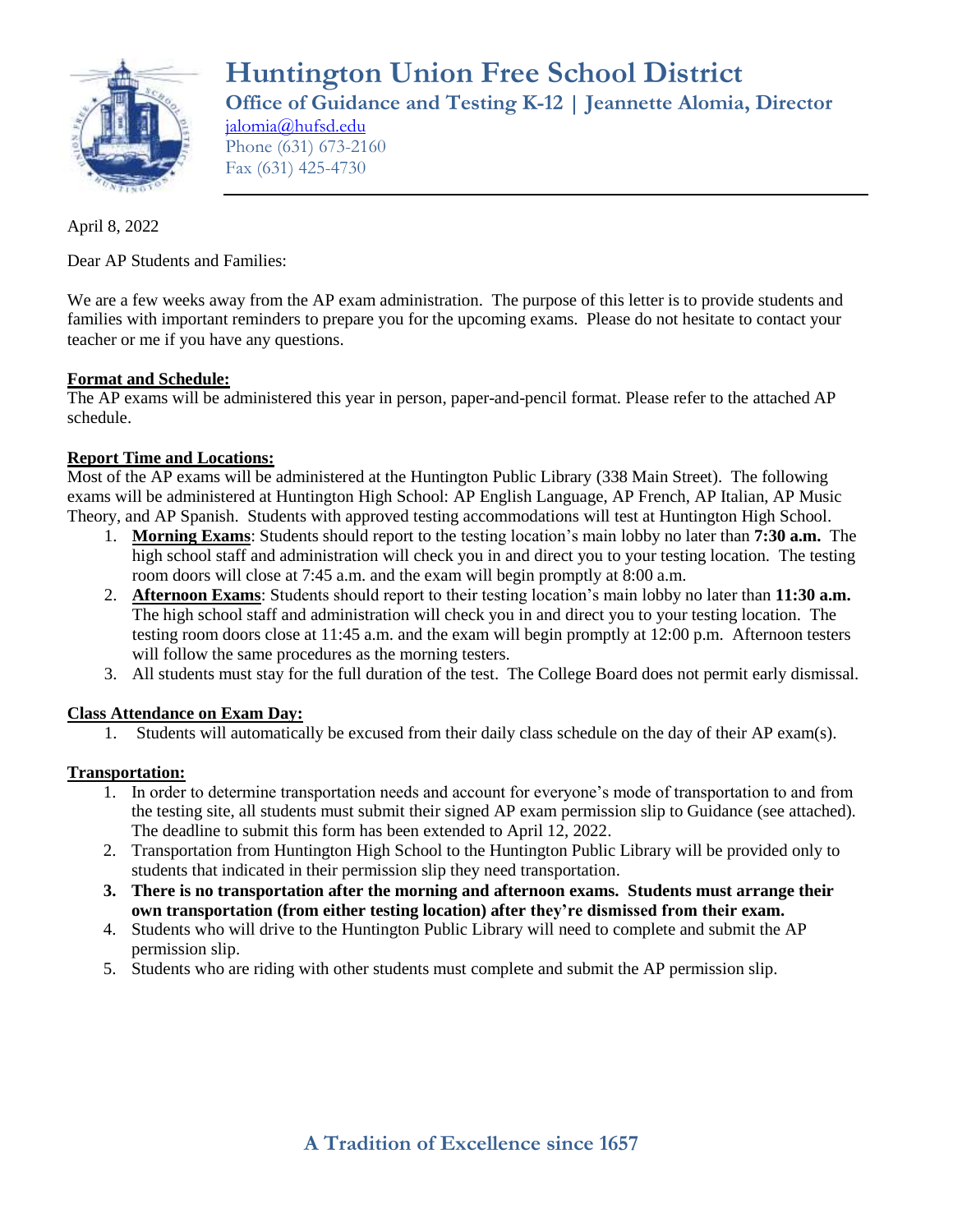

# **Huntington Union Free School District Office of Guidance and Testing K-12 | Jeannette Alomia, Director**

[jalomia@hufsd.edu](mailto:jalomia@hufsd.edu) Phone (631) 673-2160 Fax (631) 425-4730

# **What to Bring**:

- 1. Mask (optional)
- 2. Several sharpened number 2 pencils, with erasers (no mechanical pencils)
- 3. At least one pen, with blue or black ink
- 4. Calculator that [meets the requirement](https://apstudents.collegeboard.org/exam-policies-guidelines/calculator-policies) (Biology, Calculus AB/BC, Chemistry, Environmental Science, Statistics, and Physics 1 only)
- 5. Ruler, for Physics 1. Protractors are not allowed.
- 6. A watch (not a smartwatch) so you can monitor time
- 7. Fully charged school issued Chromebook and charger (for world language and music theory exams)
- 8. Layers of clothing
- 9. Mints, tissues, medication (if applicable)
- 10. Water, small snack (extra snacks if extended time)
- 11. Lunch, if scheduled for 2 exams on the same day

# **Do Not Bring:**

- 1. Backpack
- 2. Test prep books/class notes/textbooks
- 3. Mechanical pencils
- 4. Highlighters
- 5. Anything that makes noise
- 6. Anything that covers your head (hoodie or hat)
- 7. Cell phones, smartwatches. The official College Board policy is no phones in the testing room. Any cell phones etc. that enter the testing room will be turned off, collected and returned to you after all exams have been collected. If you don't want us to take it, please don't bring it at all.
- 8. Ear plugs

# **World Language (French, Italian and Spanish) and Music Theory Exams:**

On test day, you will need to bring your fully charged school issued Chromebook and charger to the test. The speaking section of the World Language and sight/singing section of the Music Theory recordings will be captured on the 2022 DAC (Digital Audio Caption) app, which has been installed in in the school issued Chromebooks. Please make sure your DAC app has been properly installed and is working. The 2022 DAC app. can be found in your Google kiosk. If you can't find the app you should log off and log back on to your Chromebook, you should then be able to see it. Prior to exam day, you will need to practice with the recording app to be sure it works properly on your device, and to ensure that you are comfortable using it. Your teacher will also assist with practice. It is important to note:

- 1. If your Chromebook doesn't work, you should contact the tech. dept. immediately to get it repaired. Please don't wait until exam day.
- 2. You should practice the recording section with a mask on if you are planning to wear one on the day of the exam. Pick one that you are comfortable wearing and speak clearly with.
- 3. PLEASE take the time to practice. We will not be able to provide instructions on exam day for students who did not practice on their own.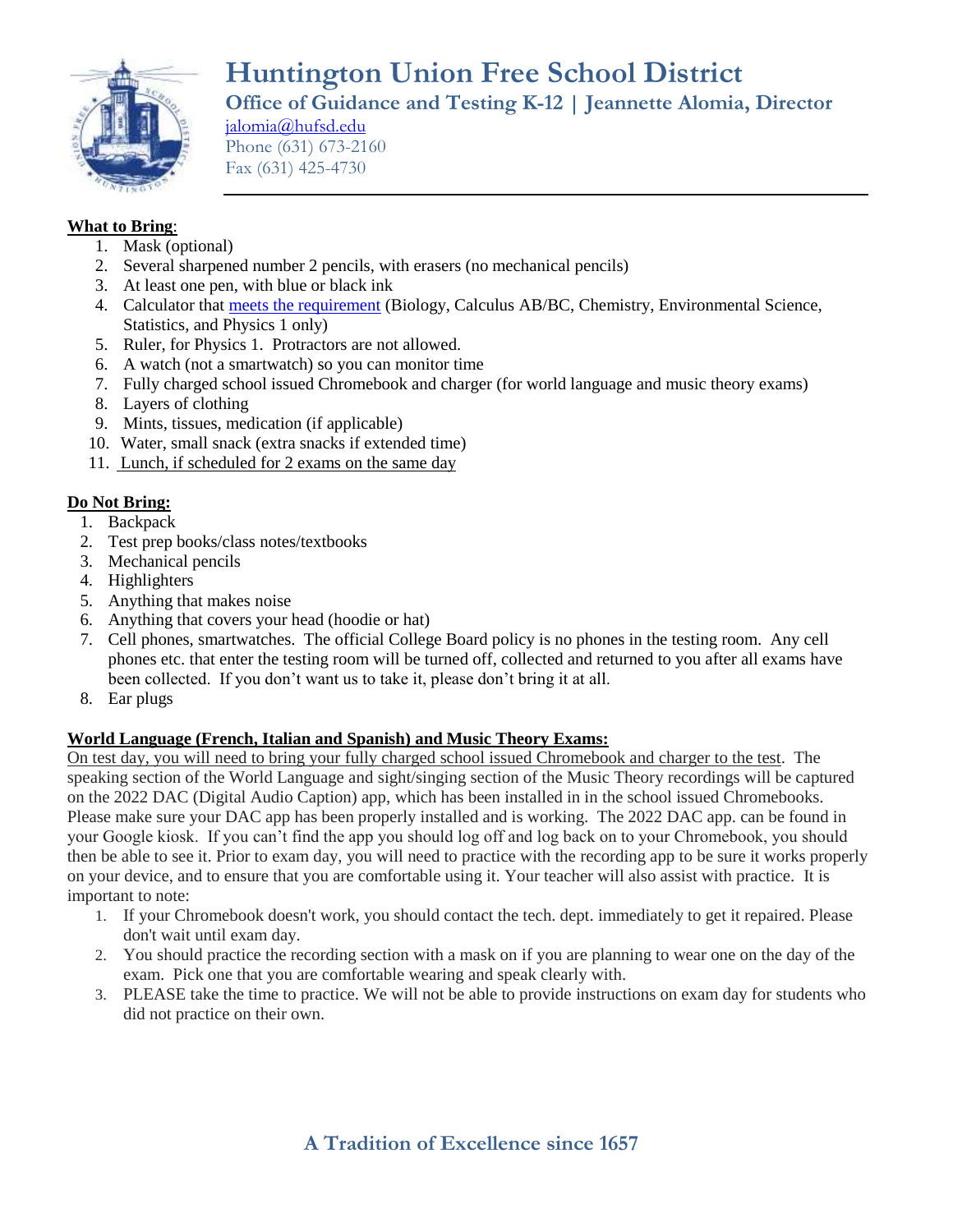

**Huntington Union Free School District Office of Guidance and Testing K-12 | Jeannette Alomia, Director** [jalomia@hufsd.edu](mailto:jalomia@hufsd.edu)

Phone (631) 673-2160 Fax (631) 425-4730

# **AP Computer Science Principles, AP Research, and AP Seminar**

Students taking these courses must submit their performance tasks to the AP Program using the AP Digital Portfolio, a web-based application to get their work validated and scored by College Board. The deadline to submit performance tasks as final is **May 2, 2022 at 11:59 p.m.** Please refer to the [Student User Guide for AP Research](https://apcentral.collegeboard.org/pdf/ap-capstone-digital-portfolio-student-user-guide.pdf)  [and Seminar a](https://apcentral.collegeboard.org/pdf/ap-capstone-digital-portfolio-student-user-guide.pdf)nd the [Student User Guide for AP Computer Science Principles](https://apcentral.collegeboard.org/pdf/digital-portfolio-student-user-guide-ap-csp.pdf?course=ap-computer-science-principles)

# **AP 2-D Art and Design and AP Drawing**

Students taking these courses must submit a physical portfolio of artwork no later than Friday, May 6, 2022. Please consult with your teacher for details. Students must also submit a digital portfolio. Please refer to the **Student** [Digital Submission for AP 2-D Art and Design and AP Drawing.](https://apstudents.collegeboard.org/digital-portfolios/submit-ap-art-design-work)

*Digital Submissions will be reviewed by the AP Coordinator (Mrs. Alomia) and approved for the final submission to the College Board.*

#### **Absences due to an emergency or illness:**

Please contact me, as soon as possible, if you will not be able to take your test. Parents must contact me via email at [jalomia@hufsd.edu.](mailto:jalomia@hufsd.edu)

#### **Remember:**

- 1. Be prepared for the exam.
- 2. Do your best on exam day.
- 3. Maintain an optimistic attitude.

Please contact your AP teacher(s) with content related questions and me for exam related questions at [jalomia@hufsd.edu.](mailto:jalomia@hufsd.edu) On behalf of the Huntington High School faculty, staff and administration we wish our students Good Luck!

Sincerely,

Jeannette Alomia

Jeannette Alomia District Director of Guidance and Testing, K-12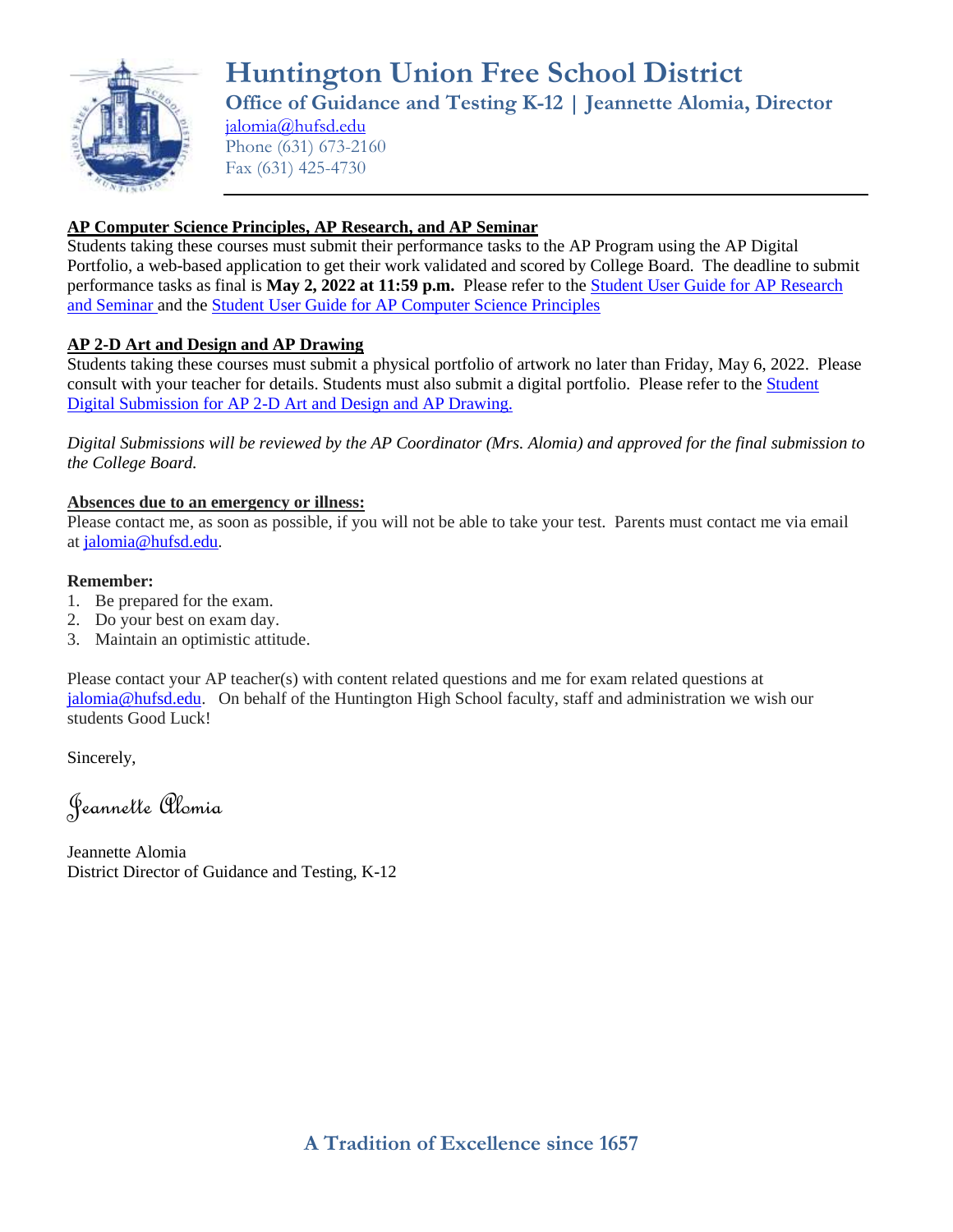

**Huntington Union Free School District Office of Guidance and Testing K-12 | Jeannette Alomia, Director** [jalomia@hufsd.edu](mailto:jalomia@hufsd.edu)

Phone (631) 673-2160 Fax (631) 425-4730

# 8 de Abril del 2022

Estimados Estudiantes y Familias de AP:

Estamos a unas semanas de la administración del examen AP. El propósito de esta carta es proporcionar a los estudiantes y las familias recordatorios importantes para prepararlos para los próximos exámenes. No dude en ponerse en contacto con su maestro o conmigo si tiene alguna pregunta.

# **Formato y Horario:**

Los exámenes AP se administrarán este año en persona, en formato de papel y lápiz. Consulte el programa AP adjunto.

#### **Horario y Lugares de Reportarse:**

La mayoría de los exámenes AP se administrarán en la Biblioteca Pública de Huntington (338 Main Street). Los siguientes exámenes se administrarán en la Escuela Secundaria de Huntington: Idioma Inglés AP, Francés AP, Italiano AP, Teoría Musical AP y Español AP. Los estudiantes con adaptaciones de prueba aprobadas tomarán la prueba en la Escuela Secundaria de Huntington.

- 1. **Exámenes matutinos**: Los estudiantes deben presentarse en el vestíbulo principal del lugar de examen a más tardar a las **7:30 a.m.** El personal y la administración de la escuela secundaria lo registrarán y lo dirigirán al lugar de examen. Las puertas de la sala de pruebas se cerrarán a las 7:45 a.m. y el examen comenzará puntualmente a las 8:00 a.m.
- 2. **Exámenes de la tarde**: los estudiantes deben presentarse en el vestíbulo principal de su lugar de prueba a más tardar a las **11:30 a.m.** El personal y la administración de la escuela secundaria lo registrarán y lo dirigirán a su lugar de prueba. Las puertas de la sala de pruebas se cierran a las 11:45 a.m. y el examen comenzará puntualmente a las 12:00 p.m. Los evaluadores de la tarde seguirán los mismos procedimientos que los evaluadores de la mañana.
- 3. Todos los estudiantes deben permanecer durante toda la duración de la prueba. El College Board no permite la salida anticipada.

#### **Asistencia a clase el día del examen:**

1. **Los estudiantes serán excusados automáticamente de su horario de clases diario el día de su(s) examen(es) AP.**

# **Transporte:**

- 1. Con el fin de determinar las necesidades de transporte y tener en cuenta el modo de transporte de todos hacia y desde el sitio de prueba, todos los estudiantes deben enviar su hoja de permiso de examen AP firmada a la oficina del departamento de Consejería (ver adjunto). Se amplía el plazo para presentar este formulario hasta el 12 de abril de 2022.
- 2. El transporte de la Escuela Secundaria de Huntington a la Biblioteca Pública de Huntington se proporcionará solo a los estudiantes que indicaron en su hoja de permiso que necesitan transporte.
- **3. No hay transporte después de los exámenes de la mañana y la tarde. Los estudiantes deben organizar su propio transporte (desde cualquiera de los lugares de prueba) después de ser despedidos de su examen.**
- 4. Los estudiantes que conducirán a la Biblioteca Pública de Huntington deberán completar y enviar el formulario de permiso AP.
- 5. Los estudiantes que van a viajar con otros estudiantes deben completar y enviar el formulario de permiso AP.

# **A Tradition of Excellence since 1657**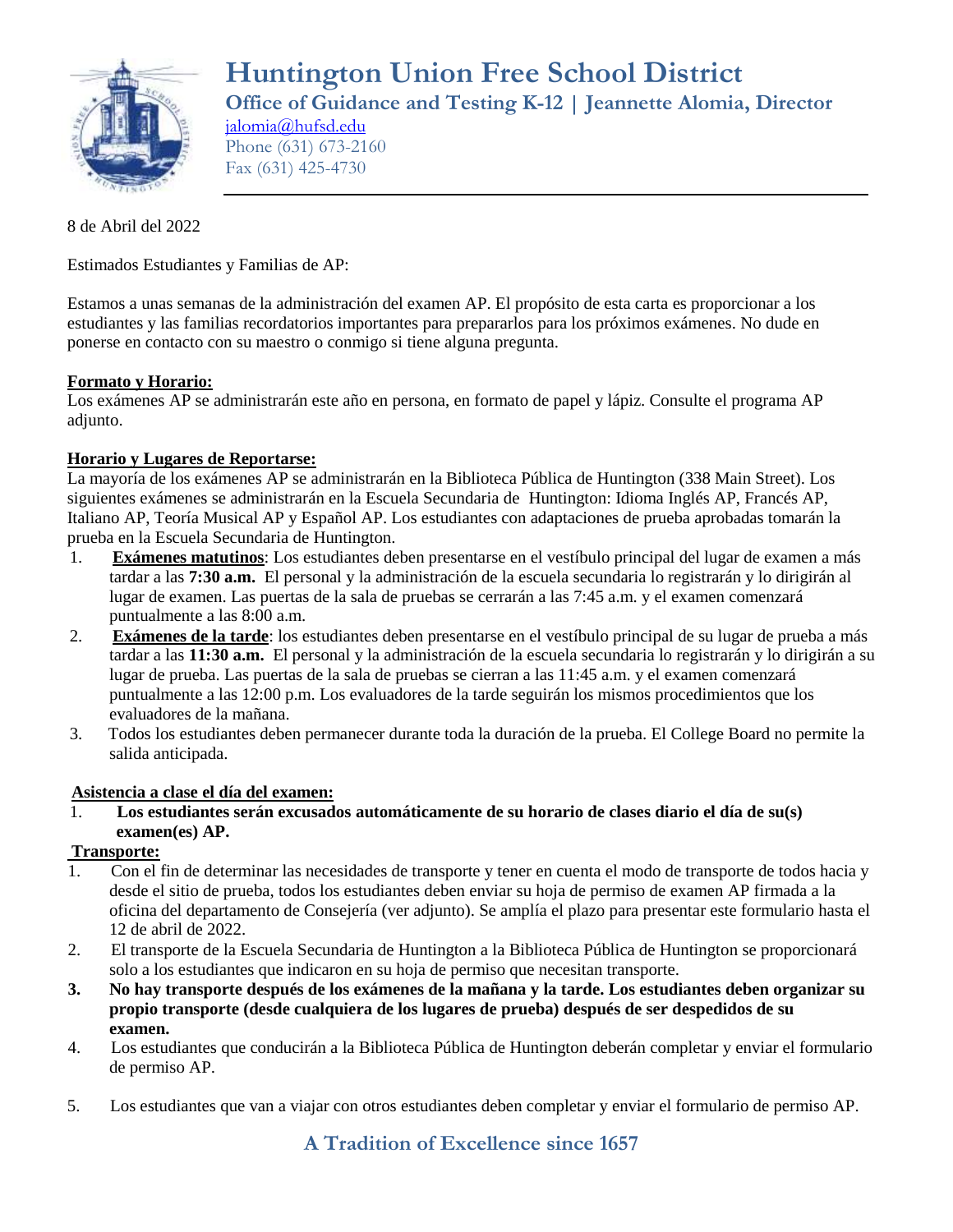

**Huntington Union Free School District Office of Guidance and Testing K-12 | Jeannette Alomia, Director**

[jalomia@hufsd.edu](mailto:jalomia@hufsd.edu) Phone (631) 673-2160 Fax (631) 425-4730

# **Qué llevar**:

- 1. Máscara (opcional)
- 2. Varios lápices afilados del número 2, con borradores (no lápices mecánicos)
- 3. Al menos un bolígrafo, con tinta azul o negra
- 4. Calculadora que [cumple con el requisito](https://apstudents.collegeboard.org/exam-policies-guidelines/calculator-policies) (Biología, Cálculo AB/BC, Química, Ciencias Ambientales, Estadística y Física 1 solamente)
- 5. Regla, para Física 1. No se permiten transportadores.
- 6. Un reloj (no un reloj inteligente) para que pueda monitorear el tiempo
- 7. Chromebook y cargador entregados por la escuela completamente cargados (para exámenes de teoría musical y de idiomas del mundo)
- 8. Capas de ropa
- 9. Mentas, pañuelos, medicamentos (si corresponde)
- 10. Agua, refrigerio pequeño (refrigerios adicionales si se extiende el tiempo)
- 11. Almuerzo, si está programado para 2 exámenes el mismo día

#### **No traer:**

- 1. Mochila
- 2. Libros de preparación para exámenes/notas de clase/libros de texto
- 3. Lápices mecánicos
- 4. Resaltadores
- 5. Cualquier cosa que haga ruido
- 6. Cualquier cosa que cubra su cabeza (capucha o sombrero)
- 7. Celulares, relojes inteligentes. La política oficial de College Board es que no haya teléfonos en la sala de pruebas. Cualquier teléfono celular, etc. que ingrese a la sala de pruebas será apagado, recogido y devuelto después de que se hayan recogido todos los exámenes. Si no quiere que lo tomemos, por favor no lo traiga.
- 8. Tapones para los oídos

#### **Exámenes de Teoría de la Música y de Idiomas Extranjeros (francés, italiano y español):**

El día del examen, deberá traer su Chromebook y cargador provistos por la escuela completamente cargados para el examen. La sección de habla del Idioma mundial y la sección de vista/canto de las grabaciones de Teoría de la música se capturarán en la aplicación 2022 DAC (Subtítulos de audio digital), que se instaló en los Chromebooks proporcionados por la escuela. Asegúrese de que su aplicación DAC se haya instalado correctamente y funcione. La aplicación DAC 2022 se puede encontrar en su quiosco de Google. Si no puede encontrar la aplicación, debe cerrar sesión y volver a iniciar sesión en su Chromebook, luego debería poder verla. Antes del día del examen, deberá practicar con la aplicación de grabación para asegurarse de que funciona correctamente en su dispositivo y para asegurarse de que se sienta cómodo usándola. Tu profesor también te ayudará con la práctica. Es importante tener en cuenta:

- 1. Si su Chromebook no funciona, debe comunicarse con el departamento de tecnologia inmediatamente para repararlo. Por favor, no espere hasta el día del examen.
- 2. Debe practicar la sección de grabación con una máscara puesta si planea usar una el día del examen. Elija uno con el que se sienta cómodo y hable claramente.
- 3. POR FAVOR tómese el tiempo para practicar. No podremos dar instrucciones el día del examen a los estudiantes que no hayan practicado por su cuenta.

# **A Tradition of Excellence since 1657**